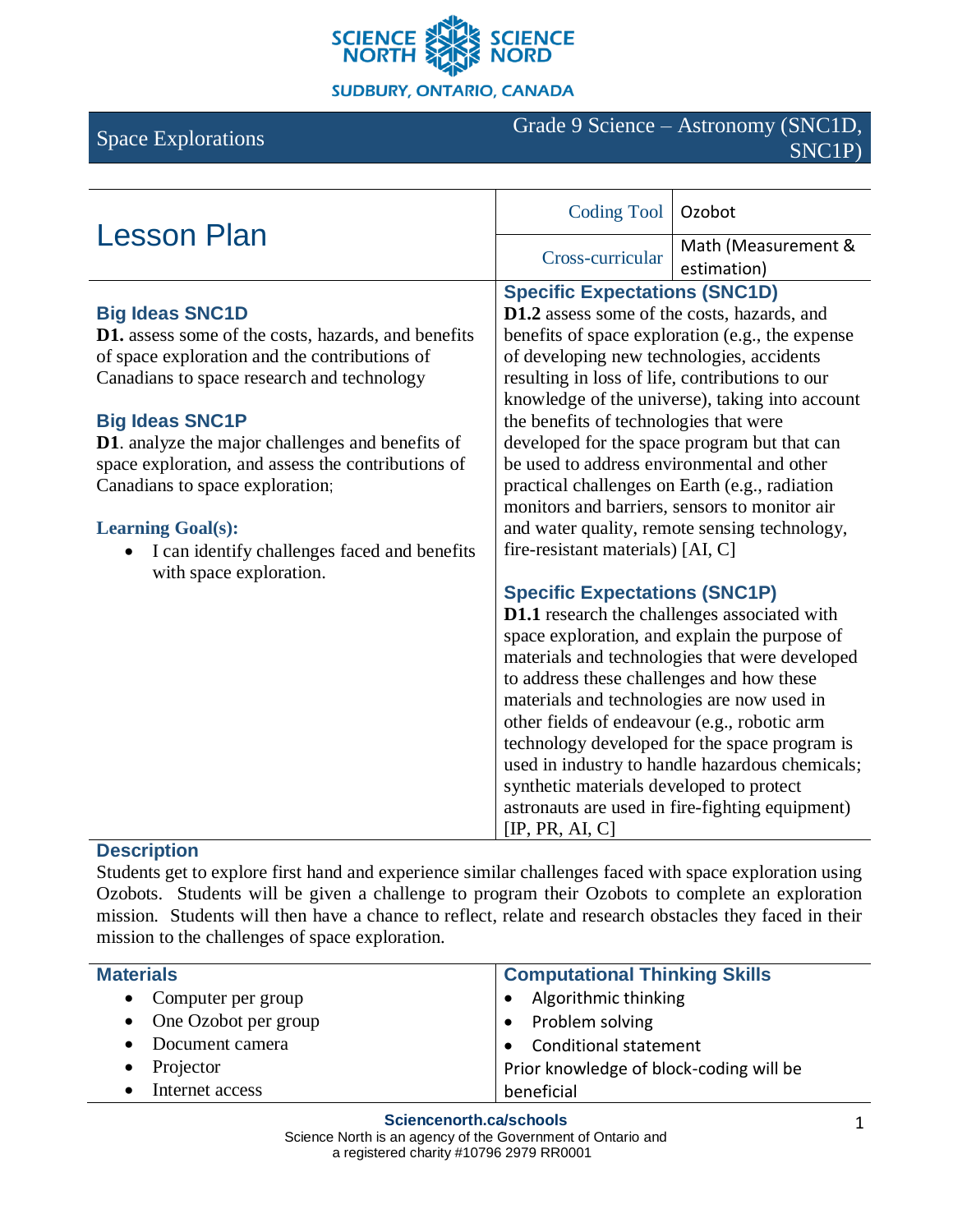

## **Introduction**

- Before we can identify the challenges with space exploration, ask your students to brainstorm the question: Why does space exploration matter? This can be done through a think, pair, share activity using chart paper, Google Doc, small whiteboard, etc. Discuss students' finding as a class, then show the video found below.
- 5 Reasons Space Exploration Matters to You | What the Stuff?! <https://www.youtube.com/watch?v=StzfjkdrLSI>

## **Action**

- Have students in groups of two.
- Introduce students to the Space Exploration challenge (Earth to Mars).
- **Goal:** To get your rover (Ozobot) from Earth to Mars without falling off the projected path. The trick is that they cannot use the Space Exploration Challenge handout to test their program. They only get one attempt to make it to Mars safely, keeping it on route. They may try to replicate, measure, etc. to test their Ozobot.
- Explain how the Ozobot works and go through the basics of Ozo-Blockly: <https://ozoblockly.com/editor?lang=en&robot=bit&mode=2>
- Once every group is confident in their program, have the class watch each group's rover (Ozobot) attempt the challenge. Depending on the size of your class, you can use a document camera to project the space exploration challenge handout or gather around a large table. Successful or not, each group gets only one attempt.
- Pair up the groups of two to make groups of four. Give students some time to answer the questions found on the Space Exploration Challenge handout. Have each group discuss their findings with the class once ready.

# **Consolidation/Extension**

- Hand out a copy of "Space Technology Grand Challenges" or provide the link: [https://www.nasa.gov/pdf/503466main\\_space\\_tech\\_grand\\_challenges\\_12\\_02\\_10.pdf](https://www.nasa.gov/pdf/503466main_space_tech_grand_challenges_12_02_10.pdf)
- Have each group pick one grand challenge to research the topic and identify what is being done to tackle the program. Make sure each group has chosen a different grand challenge. Allow the students to present their findings in multiple ways (i.e. Google Doc, Google Slides, etc.) Make sure students reference their work and explain in their own words.